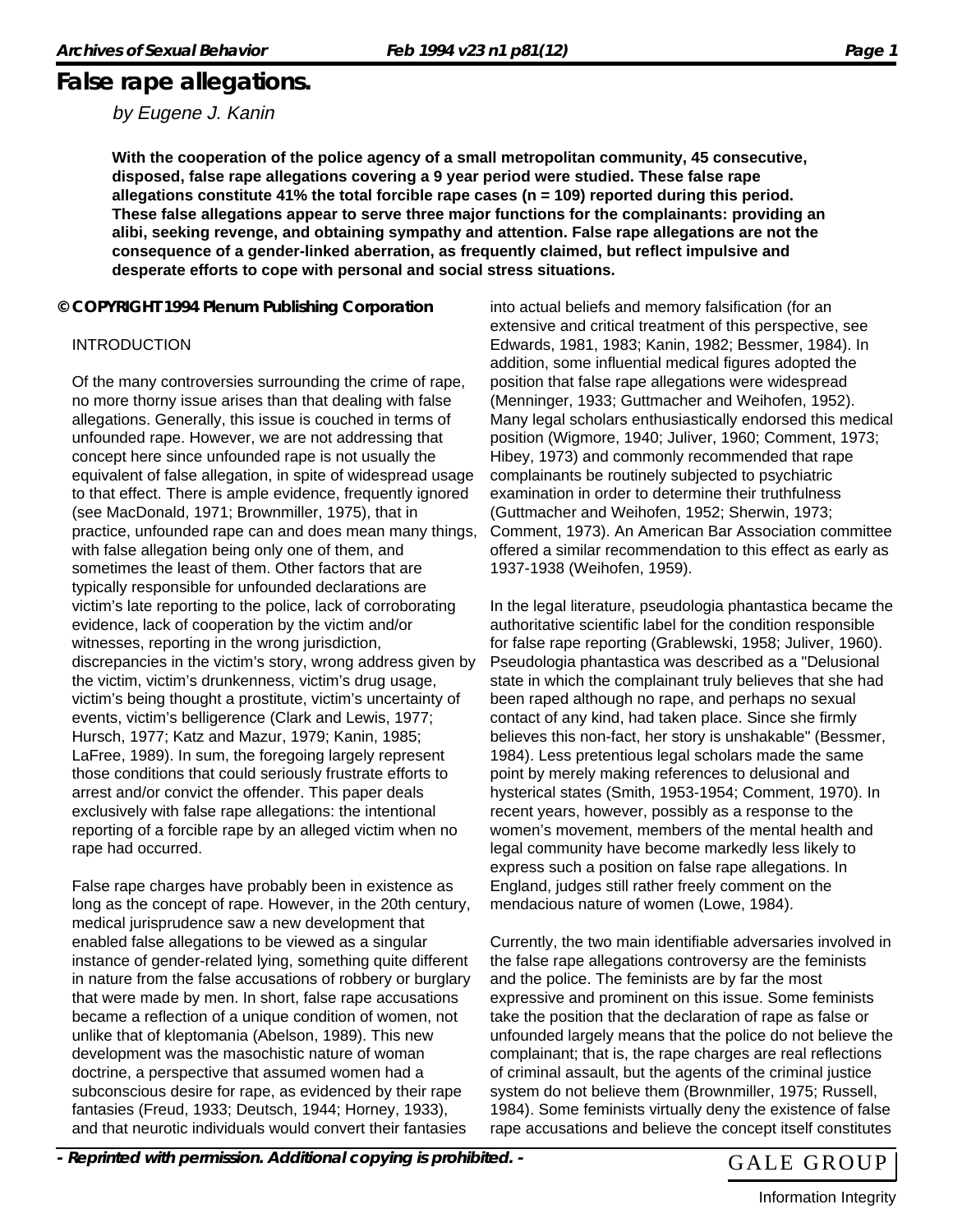discriminatory harassment toward women (see Grano, 1990). On the other hand, police are prone to say the reason for not believing some rape complainants resides in the fact that the rapes never occurred (Payton, 1967; Wilson, 1978; Jay, 1991). Medical Examiners lend support to this police position by emphasizing the ever-present possibility that rape complainants may be lying (Shill, 1969, 1971).

The purpose of this paper is to report our findings on the incidence and dynamics of false rape allegations from a long-term study of one city's policy agency.

#### METHOD

This investigation is essentially a case study of one police agency in a small metropolitan area (population  $= 70,000$ ) in the Midwestern United States. This city was targeted for study because it offered an almost model laboratory for studying false rape allegations. First, its police agency is not inundated with serious felony cases and, therefore, has the freedom and the motivation to record and thoroughly pursue all rape complaints. In fact, agency policy forbids police officers to use their discretion in deciding whether to officially acknowledge a rape complaint, regardless how suspect that complaint may be. Second, the declaration of a false allegation follows a highly institutionalized procedure. The investigation of all rape complaints always involves a serious offer to polygraph the complainants and the suspects. Additionally, for a declaration of false charge to be made, the complainant must admit that no rape had occurred. She is the sole agent who can say that the rape charge is false. The police department will not declare a rape charge as false when the complainant, for whatever reason, fails to pursue the charge or cooperate on the case, regardless how much doubt the police may have regarding the validity of the charge. In short, these cases are declared false only because the complainant admitted they are false. Furthermore, only one person is then empowered to enter into the records a formal declaration that the charge is false, the officer in charge of records. Last, it should be noted that this department does not confuse reported rape attempts with completed rapes. Thus, the rape complainants referred to in this paper are for completed forcible rapes only. The foregoing leaves us with a certain confidence that cases declared false by this police agency are indeed a reasonable -- if not a minimal -- reflection of false rape allegations made to this agency, especially when one considers that a finding of false allegation is totally dependent upon the recantation of the rape charge. We followed and investigated all false rape allegations from 1978 to 1987. A ranking police official notified us whenever a rape charge was declared false and provided us with the records of the case. In addition, the

investigating officers provided any requested supplementary information so that we could be confident of the validity of the false rape allegation declarations.

#### FINDINGS

#### Incidence of False Allegations

Widely divergent viewpoints are held regarding the incidence of false rape reporting (Katz and Mazur, 1979). For example, reports set the figure from lows of 0.25% (O'Reilly, 1984) and 1% (Krasner et al., 1976) to highs of 80-90% (Bronson, 1918; Comment, 1968) and even 100% (see Kanin, 1985). All of these figures represent releases from some criminal justice agency or are estimates from clinical practitioners. The extraordinary range of these estimates makes a researcher suspect that inordinate biases are at work.

Regarding this study,  $41\%$  (n = 45) of the total disposed rape cases ( $n = 109$ ) were officially declared false during this 9-year period, that is, by the complainant's admission that no rape had occurred and the charge, therefore, was false. The incidence figure was variable from year to year and ranged from a low of 27% (3 out of 11 cases) to a high of 70% (7 out of 10 cases). The 9-year period suggests no trends, and no explanation has been made for the year-to-year fluctuation.

Although very little information exists regarding the characteristics of the complainant, some data can be offered. These false complainants are all white, largely of lower socioeconomic background, and the majority were modestly educated. Only three complainants had any education beyond high school. The mean age of these women was 22. On the basis of the limited information available, these women could not be distinguished from those whose complaints were recorded as valid.

The study of these 45 cases of false rape allegations inexorably led to the conclusion that these false charges were able to serve three major functions for the complainants: providing an alibi, a means of gaining revenge, and a platform for seeking attention/sympathy. This tripartite model resulted from the complainants' own verbalizations during recantation and does not constitute conjecture. Of course, we are not asserting that these functions are mutually exclusive or exhaustive; rather, these rape recantations focused on a single factor explanation. A possible objection to these recantations concerns their validity. Rape recantations could be the result of the complainants' desire to avoid a "second assault" at the hands of the police. Rather than proceed with the real charge of rape, the argument goes, these women withdrew their accusations to avoid the trauma of

- Reprinted with permission. Additional copying is prohibited. - GALE GROUP



Information Integrity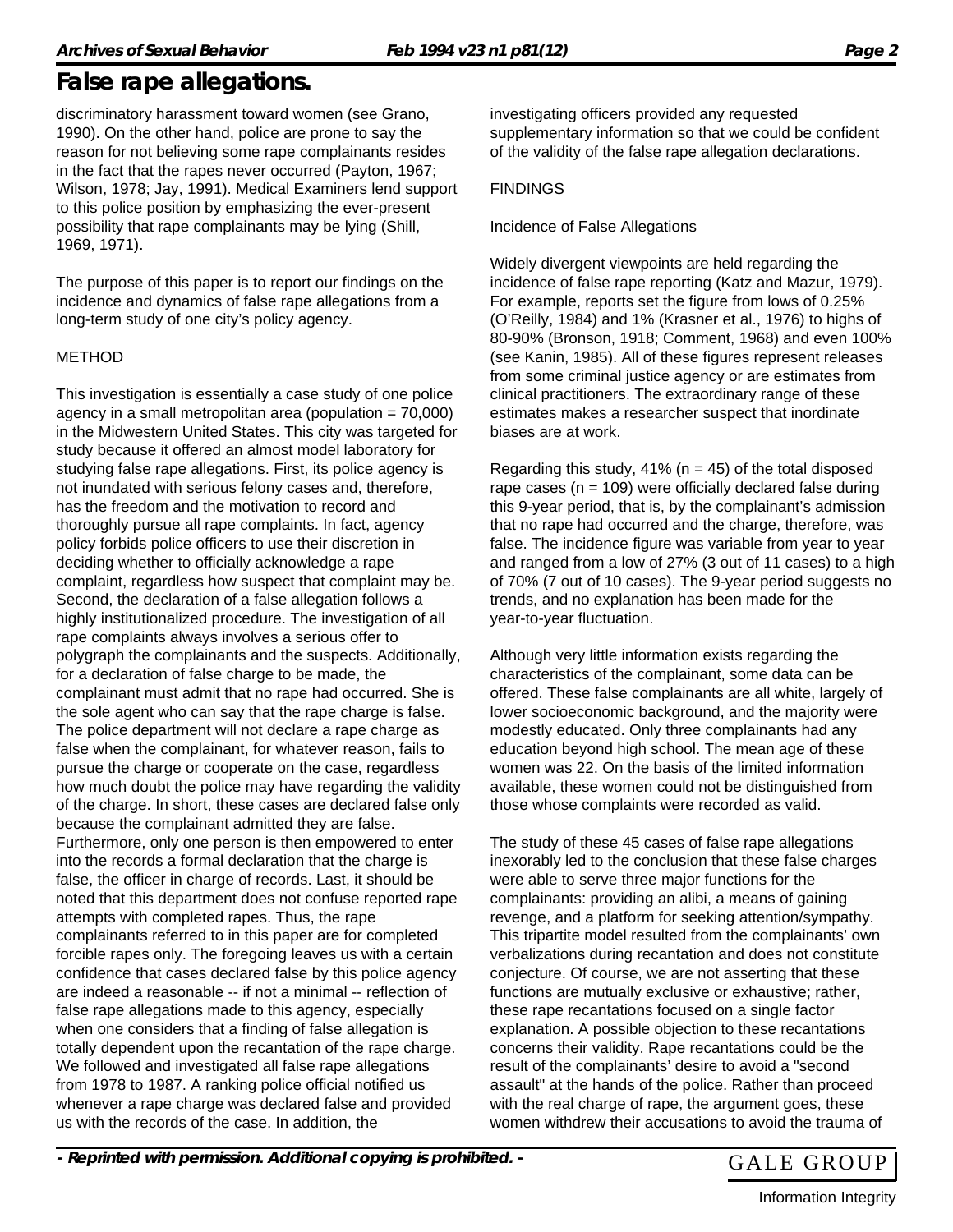police investigation.

Several responses are possible to this type of criticism. First, with very few exceptions, these complainants were suspect at the time of the complaint or within a day or two after charging. These recantations did not follow prolonged periods of investigation and interrogation that would constitute anything approximating a second assault. Second, not one of the detectives believed that an incident of false recantation had occurred. They argued, rather convincingly, that in those cases where a suspect was identified and interrogated, the facts of the recantation dovetailed with the suspect's own defense. Last, the policy of this police agency is to apply a statute regarding the false reporting of a felony. After the recant, the complainant is informed that she will be charged with filing a false complaint, punishable by a substantial fine and a jail sentence. In no case, has an effort been made on the part of the complainant to retract the recantation. Although we certainly do not deny the possibility of false recantations, no evidence supports such an interpretation for these cases. Alibi Function

Of the 45 cases of false charges, over one-half (56%,  $n =$ 27) served the complainants' need to provide a plausible explanation for some suddenly foreseen, unfortunate consequence of a consensual encounter, usually sexual, with a male acquaintance. An assailant is identified in approximately one half of these cases. Representative cases include the following:

An unmarried 16-year-old female had sex with her boyfriend and later became concerned that she might be pregnant. She said she had been raped by an unknown assailant in the hopes that the hospital would give her something to abort the possible pregnancy.

A married 30-year-old female reported that she had been raped in her apartment complex. During the polygraph examination, she admitted that she was a willing partner. She reported that she had been raped because her partner did not stop before ejaculation, as he had agreed, and she was afraid she was pregnant. Her husband is overseas.

The above cases are prototypical cases where the fear of pregnancy is paramount in motivating the rape charge. This theme is constant, only the scenario changes in that the lover is black, the husband is out of state on a job, the husband had a vasectomy, the condom broke. Only three cases deviated from this tradition:

A divorced female, 25 years of age, whose parents have custody of her 4-year-old child. She lost custody at the time of her divorce when she was declared an unfit

mother. She was out with a male friend and got into a fight. He blackened her eye and cut her lip. She claimed she was raped and beaten by him so that she could explain her injuries. She did not want to admit she was in a drunken brawl, as this admission would have jeopardized her upcoming custody hearing. A 16-year-old complainant, her girlfriend, and two male companions were having a drinking party at her home. She openly invited one of the males, a casual friend, to have sex with her. Later in the evening, two other male acquaintances dropped in and, in the presence of all, her sex partner "bragged" that he had just had sex with her. She quickly ran out to another girlfriend's house and told her she had been raped. Soon, her mother was called and the police were notified. Two days later, when confronted with the contradictory stories of her companions, she admitted that she had not been raped. Her charge of rape was primarily motivated by an urgent desire to defuse what surely would be public information among her friends at school the next day, her promiscuity. A 37-year-old woman reported having been raped "by some nigger." She gave conflicting reports of the incident on two occasions and, when confronted with these, she admitted that the entire story was a fabrication. She feared her boyfriend had given her "some sexual disease," and she wanted to be sent to the hospital to "get checked out." She wanted a respectable reason, i.e., as an innocent victim of rape, to explain the acquisition of her infection.

#### Revenge

Essentially, this category involved a false rape report as a means of retaliating against a rejecting male. Twenty-seven percent ( $n = 12$ ) of the cases clearly seemed to serve this function. These rejections, however, ranged from the very evident cases of women who were sexually and emotionally involved with a reciprocating male to those women who saw themselves spurned from what was in reality the females' unilateral involvement. Regardless, these women responded with a false rape charge to perceived rejections. Because the suspect is always identified, the false allegations potentially pose the greatest danger for a miscarriage of justice. Examples of these types of cases are as follows: An 18-year-old woman was having sex with a boarder in her mother's house for a period of 3 months. When the mother learned of her behavior from other boarders, the mother ordered the man to leave. The complainant learned that her lover was packing and she went to his room and told him she would be ready to leave with him in an hour. He responded with "who the hell wants you." She briefly argued with him and then proceeded to the police station to report that he had raped her. She admitted the false charge during the polygraph examination. A 17-year-old female came to headquarters and said that she had been raped by a

- Reprinted with permission. Additional copying is prohibited. - GALE GROUP

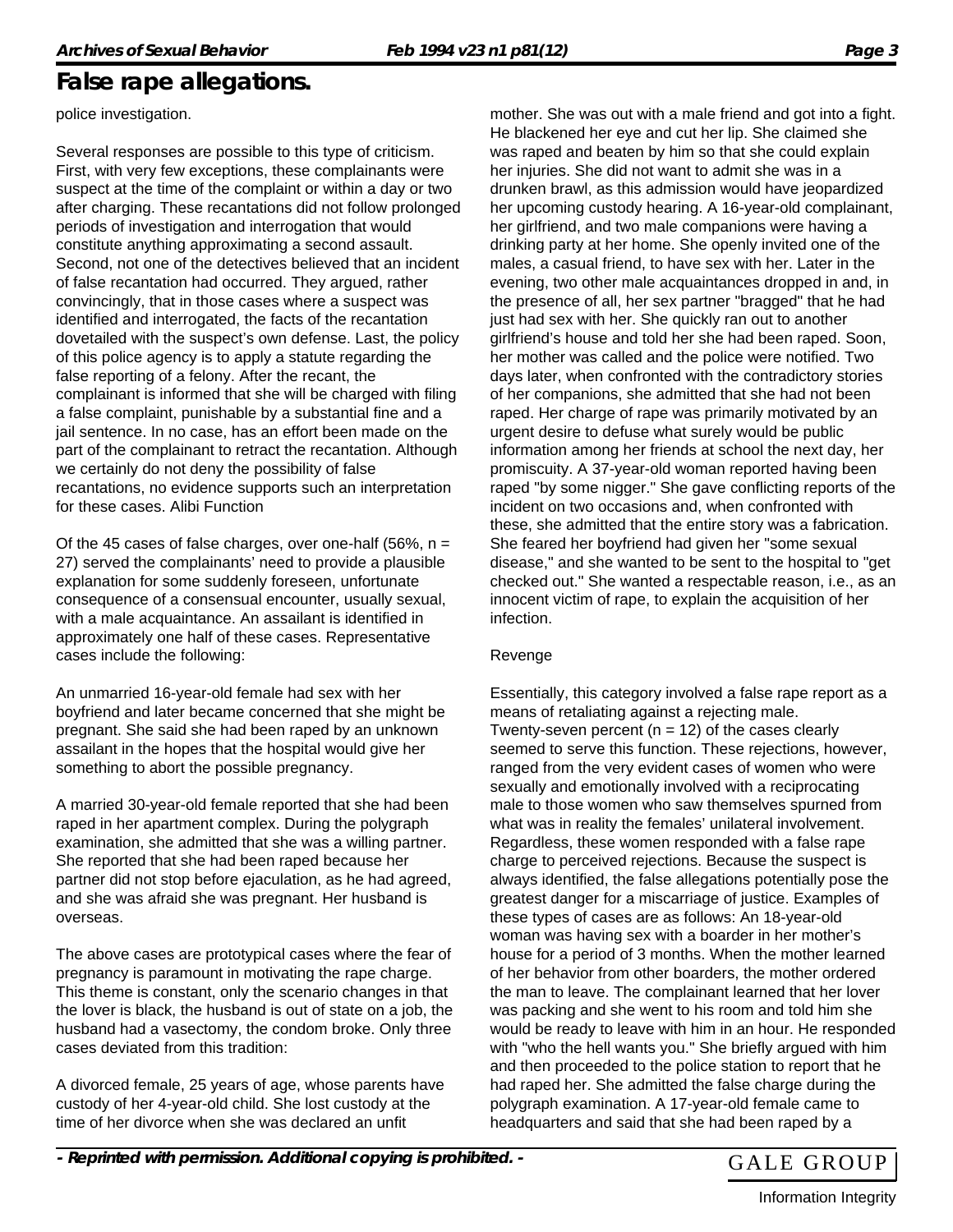house parent in the group home in which she lived. A female house parent accompanied her to the station and told the police she did not believe that a rape had occurred. The complainant failed the polygraph examination and then admitted that she liked the house parent, and when he refused her advances, she reported the rape to "get even with him."

A 16-year-old reported she was raped, and her boyfriend was charged. She later admitted that she was "mad at him" because he was seeing another girl, and she "wanted to get him into trouble."

#### Attention/Sympathy-Getting Device

Although this device seems to be the most extravagant use for which a false rape charge is made, it is also the most socially harmless in that no one was identified as the rapist. Approximately 18% ( $n = 8$ ) of the false charges clearly served this function. The entire verbalization of the charge is, by and large, a fabrication without base. The following are typical examples:

An unmarried female, age 17, abruptly left her girlfriends in the park one afternoon allegedly to go riding with a young man, a stranger she met earlier that morning who wanted her to smoke marijuana with him. Later that day, she told her friends she was raped by this man. Her friends reported the incident to the police, and the alleged victim went along with the rape charge because "I didn't want them to know that I lied to them." She explained that she manufactured this story because she wanted the attention.

An unmarried female, age 17, had been having violent quarrels with her mother who was critical of her laziness and style of life. She reported that she was raped so that her mother would "get off my back and give me a little sympathy." An unmarried female, age 41, was in postdivorce counseling, and she wanted more attention and sympathy from her counselor because she "liked him." She fabricated a rape episode, and he took her to the police station and assisted her in making the charge. She could not back out since she would have to admit lying to him. She admitted the false allegation when she was offered to be polygraphed.

#### RELATED FINDINGS

In addition to the foregoing, certain other findings and observations relevant to false allegations warrant comment. First, false allegations failed to include accusations of forced sexual acts other than penile-vaginal intercourse. Not one complainant mentions forced oral or anal sex. In contrast, these acts were included in approximately 25% of the founded forcible rape

complaints. Perhaps it was simply psychologically and socially more prudent for these women to minimize the humiliation of sexual victimization by not embroidering the event any more than necessary. This phenomenon has been observed previously (McDowell and Hibler, 1987).

Second, although the literature liberally refers to various extortion scams as responsible for false rape charging (Comment, 1968; MacDonald, 1973), no such cases were encountered or could even be recalled by members of the police agency. This type of case may very well be a period piece, or perhaps it was even then the exceptional case. Extraordinary attention would readily have been forthcoming since this theory nicely meshed with the position of prevailing authorities who stressed the omnipresent threat of female cunning and stealth. One authority, (MacDonald, 1973), for example, cited a 1918 article (Bronson) to illustrate a blackmail case since he never encountered one himself. In a similar vein, no apparent case of pseudologia phantastica surfaced. The earlier view of a deluded complainant, tenaciously affirming her victimization, just does not appear here. These women were not inclined to put up a steadfast defense of their victimization, let alone pursue it into the courtroom. Recantation overwhelmingly came early and relatively easily. Certainly, false rape allegations can arise from a deluded condition but we failed to find indicators for what was once offered as the most common explanation for false rape allegation.

One of the most haunting and serious implications of false rape allegations concerns the possibility of miscarried justice. We know that false convictions occur, but this study only tells us that these false accusers were weeded out during the very early stages of investigation. However encouraging this result may be, we cannot claim that false charging does not incur suffering for the accused. Merely to be a rape suspect, even for a day or two, translates into psychological and social trauma.

#### **CONCLUSIONS**

We feel that these false accusations can be viewed as the impulsive and desperate gestures of women simply attempting to alleviate understandable conditions of personal and social distress and that, as an aggregate, labels connoting pathology, e.g., delusional states, are uncalled for. One can be tempted to pigeonhole this type of conduct since we view it as extreme, as deviant, as criminally reckless. At first glance, false rape allegation seems to be a rather extreme gesture to satisfy alibi, revenge, or attention needs. Practitioners in the mental health and legal professions, however, will readily recognize that these false rape reports are not really exceptional exaggerations in light of what people rather

- Reprinted with permission. Additional copying is prohibited. - GALE GROUP

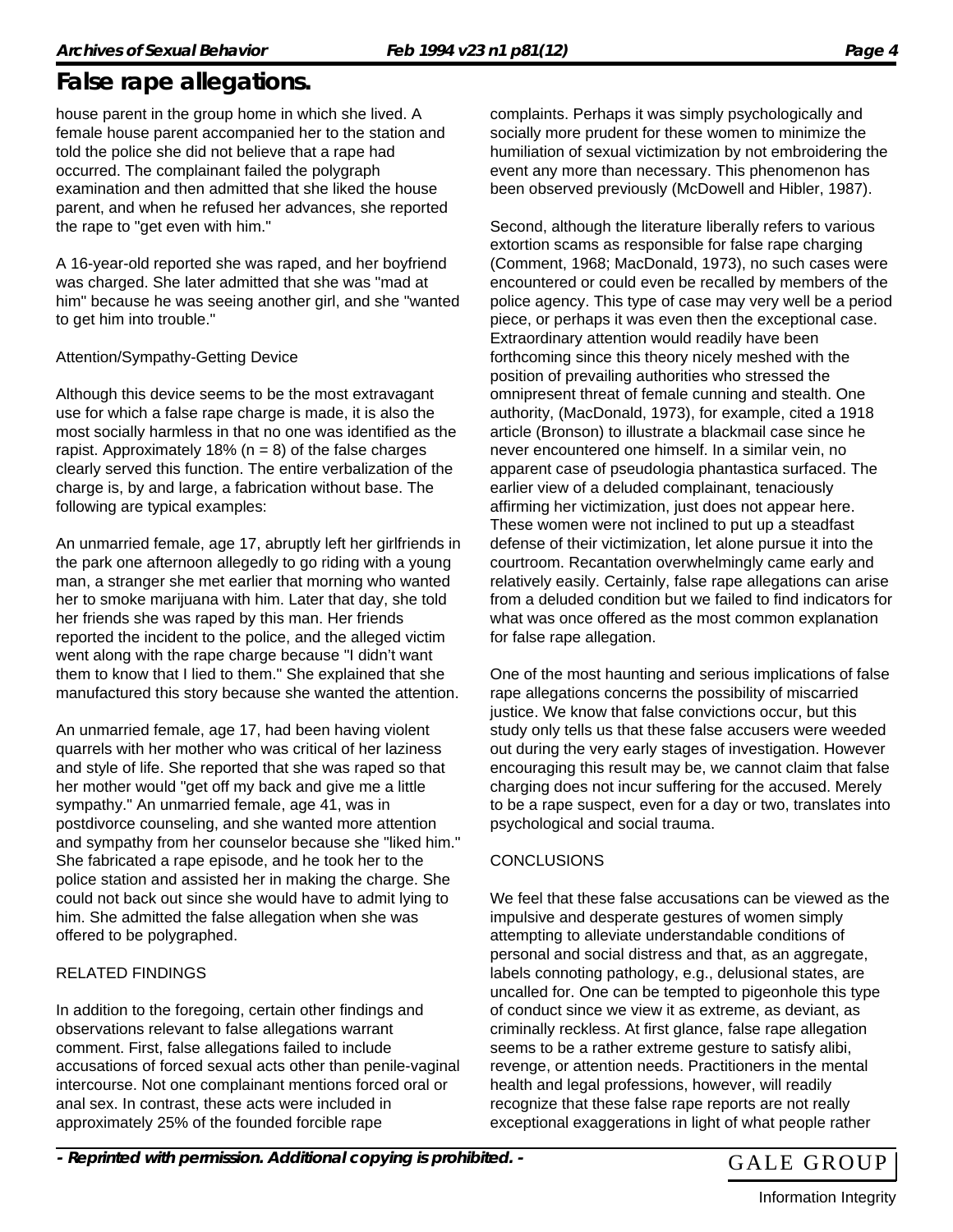commonly do in order to satisfy these same needs in other contexts. Consider the extravagant and perjurious accusations that routinely pepper divorce and child custody proceedings, and the inordinate departures from the truth that have accompanied credentialed and respected political and corporate figures in their quest for recognition and office. And think of the petty and commonplace transgressions that people frequently verbalize as reasons for having committed homicide.

No evidence exists to suggest that something unique or defective is in the female condition that prompts such behavior. Rather, something biological, legal, and cultural would seem to make false rape allegations inevitable. If rape were a commonplace victimization experience of men, if men could experience the anxiety of possible pregnancy from illicit affairs, if men had a cultural base that would support their confidence in using rape accusations punitively, and if men could feel secure that victimization could elicit attention and sympathy, then men also would be making false rape accusations.

Most problematic is the question of the generalizability of these findings from a single police agency handling a relatively small number of cases. Certainly, our intent is not to suggest that the 41% incidence found here be extrapolated to other populations, particularly in light of our ignorance regarding the structural variables that might be influencing such behavior and which could be responsible for wide variations among cities. But a far greater obstacle to obtaining "true" incidence figures, especially for larger cities, would be the extraordinary variations in police agency policies (see Comment, 1968; Newsweek, 1983; Pepinsky and Jesilow, 1984); variations so diverse, in fact, that some police agencies cannot find a single rape complaint with merit, while others cannot find a single rape complaint without merit. Similarly, some police agencies report all of their unfounded rape cases to be due to false allegation, while other agencies report none of their unfounded declarations to be based on false allegation (Kanin, 1985). Some of these policies are really nothing more than statistical and procedural legerdemain. On the other hand, a degree of confidence exists that the findings reported here are not exaggerations produced by some sort of atypical population, that is, nothing peculiar exists about this city's population composition to suggest that an unusual incidence or patterning of false rape allegations would occur. This city is not a resort/reveling area or a center attracting a transient population of any kind, attributes that have been associated with false rape reporting (Wilson, 1978). The major culprit in this city may well be a police agency that seriously records and pursues to closure all rape complaints, regardless of their merits. We may well be faced with the fact that the most efficient police departments report the higher incidence of false

rape allegations. In view of these factors, perhaps the most prudent summary statement that is appropriate from these data is that false rape accusations are not uncommon. Since this effort is the first at a systematic, long-term, on-site investigation of false rape allegations from a single city, future studies in other cities, with comparable policies, must assess the representativeness of these findings.

#### ADDENDA

In 1988, we gained access to the police records of two large Midwestern state universities. With the assistance of the chief investigating officers for rape offenses, all forcible rape complaints during the past 3 years were examined. Since the two schools produced a roughly comparable number of rape complaints and false rape allegations, the false allegation cases were combined,  $n = 32$ . This represents exactly 50% of all forcible rape complaints reported on both campuses. Quite unexpectedly then, we find that these university women, when filing a rape complaint, were as likely to file a false as a valid charge. Other reports from university police agencies support these findings (Jay, 1991). In both police agencies, the taking of the complaint and the follow-up investigation was the exclusive responsibility of a ranking female officer. Neither agency employed the polygraph and neither declared the complaint false without a recantation of the charge. Most striking is the patterning of the reasons for the false allegations given by the complainants, a patterning similar to that found for the nonstudent city complainants. Approximately one half (53%) of the false charges were verbalized as serving an alibi function. In every case, consensual sexual involvement led to problems whose solution seemed to be found in the filing of a rape charge. The complaints motivated by revenge, about 44%, were of the same seemingly trivial and spiteful nature as those encountered by the city police agency. Only one complainant fell into the attention/sympathy category. These unanticipated but supportive parallel findings on university populations suggest that the complications and conflicts of heterosexual involvements are independent of educational level. In fact, we found nothing substantially different here from those cases encountered by our city police agency.

#### **REFERENCES**

Abelson, E. S. (1989). The invention of kleptomania. Signs 15: 123-143.

Bessmer, S. (1984). The Laws of Rape, Praeger, New York.

Bronson, F. R. (1918). False accusations of rape. Am. J.

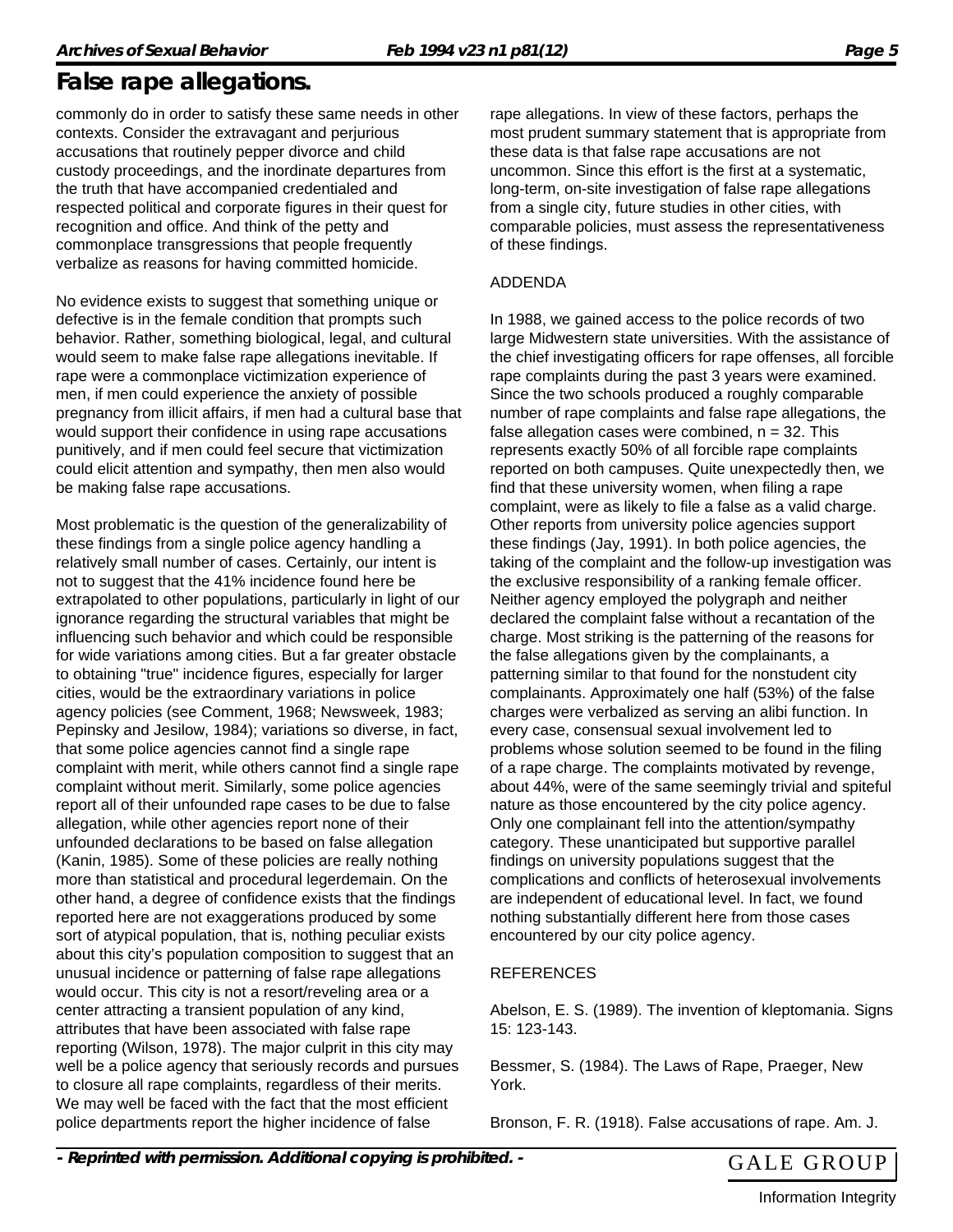Urol. Sex. 14: 509-510. Brownmiller, S. (1975). Against Our Will, Simon and Schuster, New York.

Clark, L., and Lewis, D. (1977). The Price of Coercive Sexuality, Woman's Press, Toronto.

Comment. (1968). Police discretion and the judgement that a crime has been committed. Univ. Penn. Law Rev. 117: 227-322.

Comment. (1970). The corroboration rule and crimes accompanying a rape. Univ. Penn. Law Rev. 118: 458-472.

Comment. (1973). Complainant credibility in sexual offense cases: A survey of character testimony and psychiatric experts. J. Crim. Law and Crim. 64: 67-75.

Deutsch, H. (1944). The Psychology of Women, Vol. 1, Grune and Stratton, New York.

Edwards, S. (1981). Female Sexuality and the Law, Martin Robertson, London.

Edwards, S. (1983). Sexuality, sexual offenses, and conceptions of victims in the criminal justice process. Victimology 8: 113-130.

Freud, S. (1933). New Introductory Lectures on Psychoanalysis, Norton, New York. Grablewski, J. T. (1958). Necessity and corroboration of prosecutrix's testimony in prosecution for rape. Villanova Law Rev. 3: 220-222.

Grano, J. D. (1990, Spring). Free speech v. The University of Michigan. Acad. Quest., pp. 7-22.

Guttmacher, M., and Weihofen, H. (1952). Psychiatry and the Law, Norton, New York.

Hibey, R. A. (1973). The trial of a rape case: An advocate's analysis of corroboration, consent, and character. Am. Crim. Law Rev. 11: 309-334.

Horney, K. (1933). Feminine Psychology, Norton, New York.

Hursch, C. (1977). The Trouble with Rape, Nelson-Hall, Chicago.

Jay, D. R. (1991). Victimization on the college campus: A look at three high-profile cases. Campus Law Enforce, 35-37.

Juliver, M. (1960). Psychiatric opinions as to credibility of

witnesses: A suggested approach. Cal. Law Rev. 48: 648-683.

Kanin, E. J. (1982). Female rape fantasies: A victimization study. Victimology 7: 114-121.

Kanin, E. J. (1985). Unfounded rape. Paper presented at the Academy of Criminal Justice Sciences annual meeting, Las Vegas, NV.

Katz, S., and Mazur, M. (1979). Understanding the Rape Victim, Wiley, New York. Krasner, W., Meyer, L., and Carroll, N. (1976). Victims of Rape, U. S. Government Printing Office, Washington, DC.

LaFree, G. (1989). Rape and Criminal Justice, Wadsworth, Belmont, CA.

Lowe, M. (1984). The role of the judiciary in the failure of the sexual offenses (amendment) act to improve the treatment of the rape victim. In Hopkins, J. (ed.), Perspectives on Rape and Sexual Assault, Harper and Row, London, pp. 67-88.

MacDonald, J. (1971). Rape Offenders and their Victims, Charles C Thomas, Springfield, IL.

MacDonald, J. (1973). False accusations of rape. Med. Aspects Hum. Sex. 7: 170-193.

Menninger, K. A. (1933). Cited in Wigmore, J. (1940). Evidence in Trials at Common Law, Little Brown, Boston.

McDowell, C. P., and Hibler, N. S. (1987). False allegations. In Hazelwood, R. R. and Burgess, A. W. (eds.), Practical Aspects of Rape Investigation, Elsevier. New York.

Newsweek. (May 16, 1983). Burying crime in Chicago.

O'Reilly, H. J. (1984). Crisis intervention with victims of forcible rape: A police perspective. In Hopkins, J. (ed.), Perspectives on Rape and Sexual Assault, Harper and Row, London, pp. 89-103.

Payton, G. T. (1967). Patrol Procedures, Legal Book, Los Angeles.

Pepinsky, H. E., and P. Jesilow (1984). Myths that Cause Crime, Seven Locks Press, Cabin John, MD.

Russell, D. E. H. (1984). Sexual Exploitation, Sage, Beverly Hills.

Schiff, A. (1969). Statistical features of rape. J. Forensic